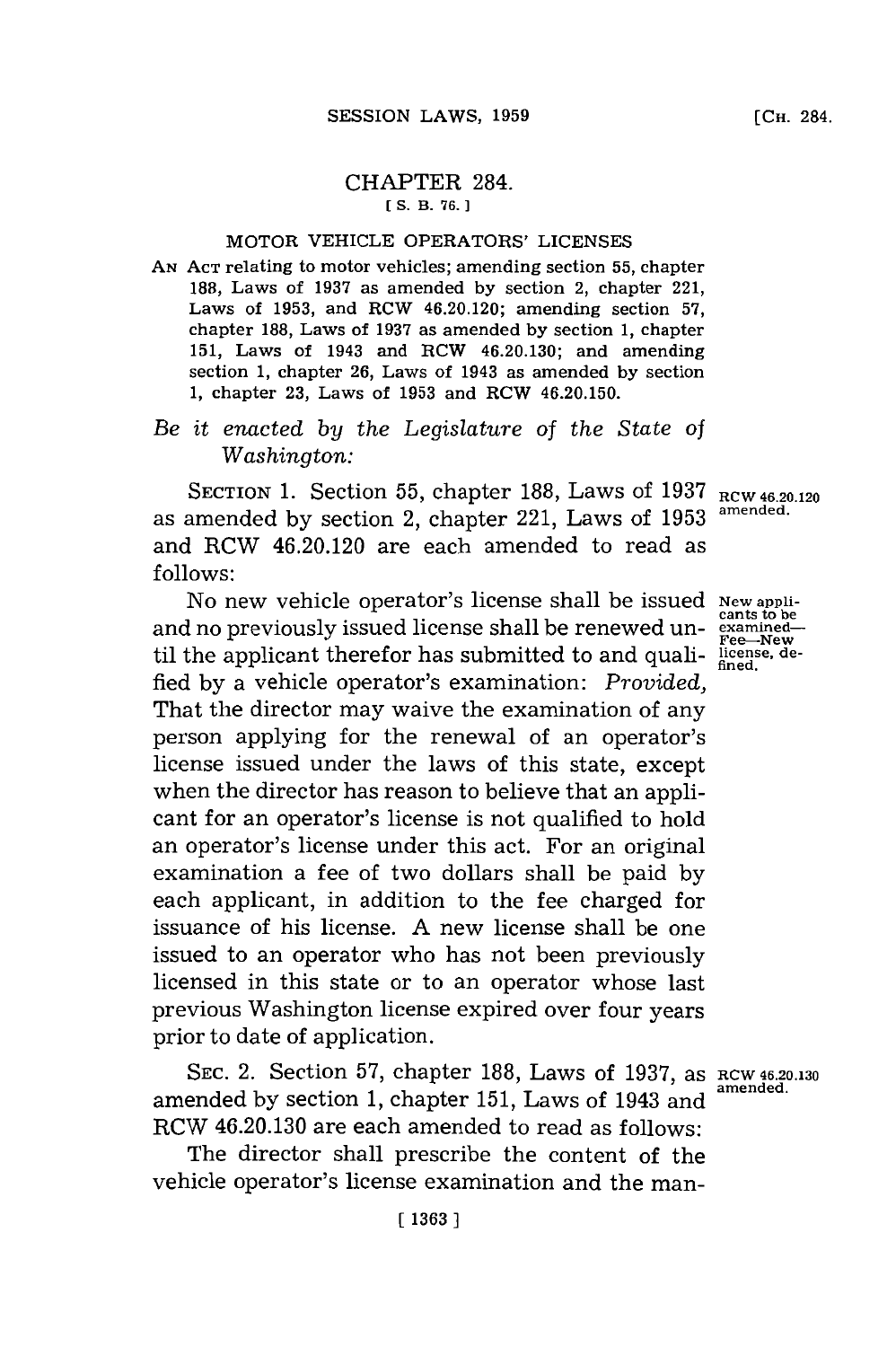**CH.** 284.]

How con-<br>ducted. **clude**:

**Examinations** ner of conducting the examination, which shall in-<br>  $\frac{\text{Constants}}{\text{How con}}$ 

**(1) A** test of the applicant's eyesight, his ability to understand highway signs regulating, warning, and directing traffic, and his knowledge of the traffic laws of this state;

(2) An actual demonstration of his ability to operate a motor vehicle in such a manner as not to jeopardize the safety of persons or property; and

**(3)** Such further examination as the director deems necessary (a) to determine whether any facts exist which would bar the issuance of a vehicle operator's license under chapters 46.20, 46.24, and 46- **.28** RCW, and **(b)** to determine the applicant's fitness to operate a motor vehicle safely on the highways: *rProvided, Bail forfeitures or warning tickets shall* **Vetoed.** tnot *be considered.*

Rcw **46.20.150** SEc. **3.** Section **1,** chapter **26,** Laws of 1943 as amended by section 1, chapter 23, Laws of 1953 and RCW 46.20.150 are each amended to read as follows:

**Reexamina-** Whenever the director has reasonable cause to be**the certain intertain in certain interval intertain intertain intertain intertain intertain intertain intertain**  $\frac{1}{n}$ license is or has become a faulty and unsafe driver of a motor vehicle or may become such because of physical, mental, or other defects, he may require the licensee to submit to a reexamination as to his qualifications to operate a motor vehicle. Reexamination authority may be delegated **by** the director to license examining officers at various examining stations of anyone deemed a faulty or unsafe driver as described above.

> The director may require persons within certain age groups to be reexamined periodically if accident and violation reports in the department or in the state patrol indicate a disproportionate percentage of unsafe drivers in such age groups.

> Subject to the provisions of section **1** of this act and except as provided in this section, the holders of